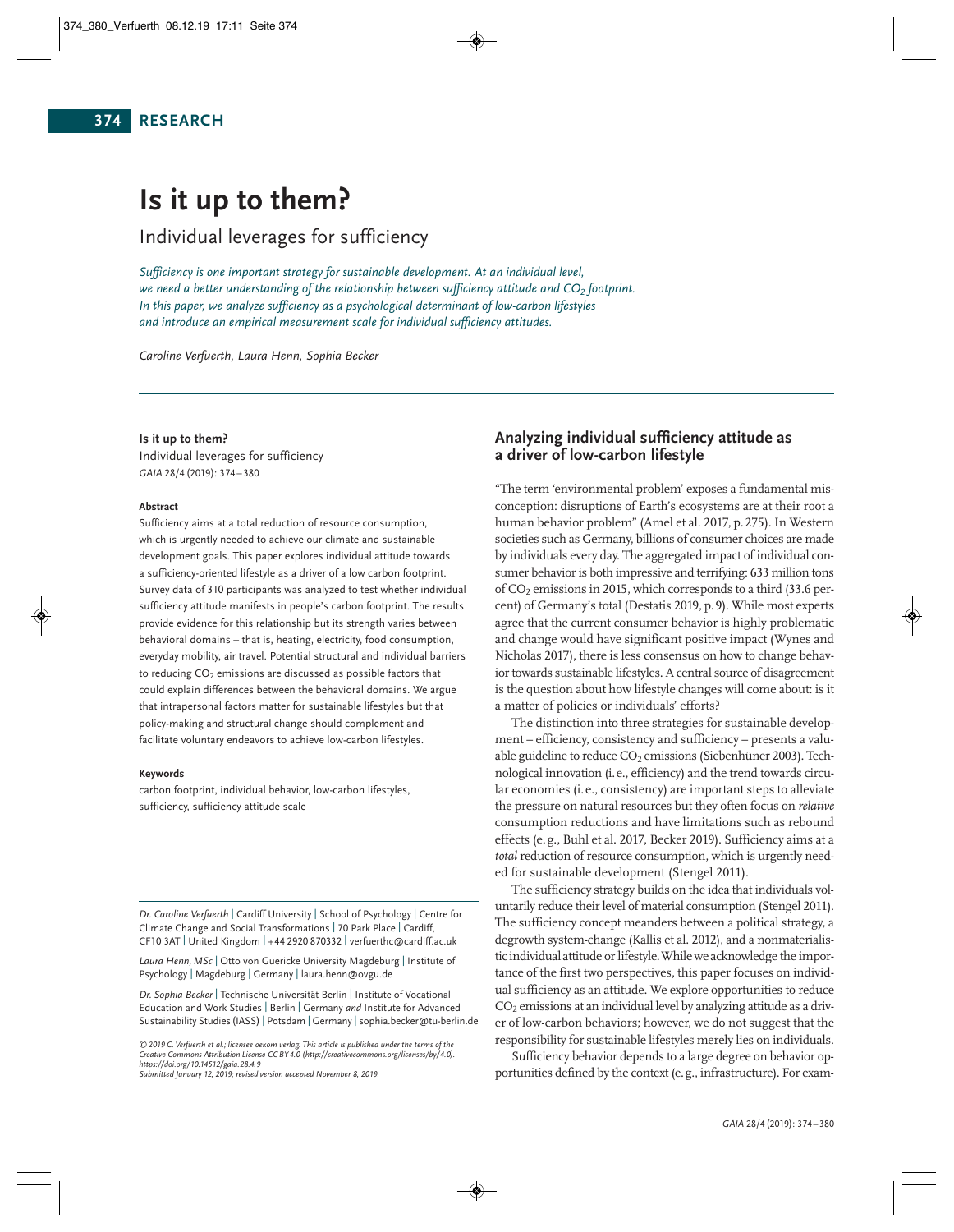ple, public transport use depends on the availability and quality of a public transport system.While previous research has explored concepts associated with a sufficiency-oriented lifestyle such as voluntary simplicity (Hunecke 2005), empirical evidence of such lifestyles' influence on  $CO<sub>2</sub>$  emissions is scarce. However, to facilitate a transformation towards a more sustainable society a better understanding of the relationship between individual sufficiency and  $CO<sub>2</sub>$  emissions is crucial. In this paper we explore how a positive attitude towards a sufficiency-oriented lifestyle manifests in the individual carbon footprint and how this relationship differs between behavioral domains.

# **Sufficiency as a psychological determinant of individual CO2 impact**

The sufficiency strategy at the individual level aims at reducing resource consumption through a lower demand for consumer goods and services (Siebenhüner 2003). In this paper, we concep tualize sufficiency as a person's evaluation of a sufficiency-orient ed lifestyle. The extent of a person's sufficiency attitude determines the extent to which he or she acts upon the attitudinal goal (Kaiser et al. 2010). Accordingly, the extent of sufficiency attitude determines the probability for a person to overcome obstacles of sufficiency behaviors, which can be expected to result in a more sufficiency-oriented lifestyle (Kaiser et al. 2010). Following Kaiser et al. (2010), individual behavior depends on two factors: 1. individual attitude – the extent to which a person favors a behavioral goal (e.g., having a low-carbon lifestyle) – and 2. difficulty of the behavior – a composite of behavioral costs (e.g., financial costs, effort). On this basis, we assume that a person with a high level of sufficiency attitude will engage in a wide range of sufficiency behaviors, which, we argue, cumulate to a lower individual carbon footprint (Henn et al. 2019).

# **Carbon footprint of individual lifestyles**

The carbon footprint (hereafter  $CO<sub>2</sub>$  footprint) measure estimates emissions of CO<sub>2</sub> equivalents based on individual lifestyle choices (e.g., size of living space, mobility behavior, diet). Overall, the environmental impact differs between behaviors; for example, taking the train instead of an airplane saves more resources than switching off lights when leaving a room. In this case the higherimpact behavior change is more difficult and, as we argue, requires a higher level of sufficiency attitude in order for people to engage with. Thus, we assume that a high level of sufficiency attitude may result in a lower CO2 footprint. We further hypothesize that the strength of the correlation between sufficiency attitude and  $CO<sub>2</sub>$ footprint may vary between lifestyle domains, depending on the individual sphere of influence.

#### **Sphere of influence of individual behavior choices**

The CO<sub>2</sub> footprint reflects the relationship between individual behaviors and the structural context.  $CO<sub>2</sub>$  emissions caused by public infrastructure are beyond the individual sphere of influence and a constant in the footprint calculation. Other behaviors are within the sphere of influence. However, to reach very low  $CO<sub>2</sub>$ 

emissions, challenging behaviors (e.g., reducing meat consumption) need to be adopted. We argue that sufficiency attitude influences the behavior within the individual sphere of influence.

Where infrastructure and policies support low-carbon behavior, people's sphere of influence is relatively large and sufficiency attitude should have greater impact on people's  $CO<sub>2</sub>$  emissions. For example, Whitmarsh (2009) showed that people who have a concern for climate change would engage in recycling behavior for which infrastructures are in place; however, energy saving be haviors were mostly influenced by demographic variables like income or external factors such as renting a house. Not owning a house or having a lower income may result in people having fewer opportunities to perform energy saving investments (see, e.g., review by Kastner and Stern 2017) whereas recycling behaviors are unaffected by these sociodemographic factors. Similarly, affordability of and access to sustainable food influence diet choices, although a reduction in dietary  $CO<sub>2</sub>$  emissions can also be achieved through adopting a plant-based diet. This option is affordable and widely available for people and therefore within their sphere of influence. Hence, it could be argued that, while energy-related  $CO<sub>2</sub>$ emissions partially depend on external factors, dietary  $CO<sub>2</sub>$  emissions would likely be influenced by personal choice. On this basis we argue that sufficiency attitude has a greater effect on  $CO<sub>2</sub>$  domains where a person has greater sphere of influence (e.g., diet) than on those with a smaller sphere of influence (e.g., heating). To our knowledge, there has been no research that assessed the relationship between sufficiency at an individual level and  $CO<sub>2</sub>$ footprint.

#### **Research goals**

The aim of our study is threefold. First, we present an empirical approach to operationalizing individual sufficiency attitude with a self-report-based scale. Second, we test whether a higher level of sufficiency attitude correlates with a lower individual  $CO<sub>2</sub>$  footprint, and explore potential differences between the  $CO<sub>2</sub>$  footprint domains. Third, we discuss detected differences between  $CO<sub>2</sub>$  footprint domains. Our findings can inform policy-makers and practitioners by providing domain-specific evidence that supports policies which promote voluntary goals or structural change.

# **Method: procedure, sample, measures**

To empirically investigate the relationship between sufficiency at titude and low-carbon behaviors, we conducted an online survey in Germany. A convenience sample was recruited via e-mail and *Facebook*. E-mails were sent out to e-mail lists within the university (i.e., students and staff), to other universities and to personal contacts. Further, participants were recruited through public *Facebook* groups in which a short description and a link to the survey were published. Participants completed the anonymous survey between May and June 2015. The survey took approximately 20 minutes to complete and participants could enter a prize draw for one of three Amazon vouchers each worth 20 euros.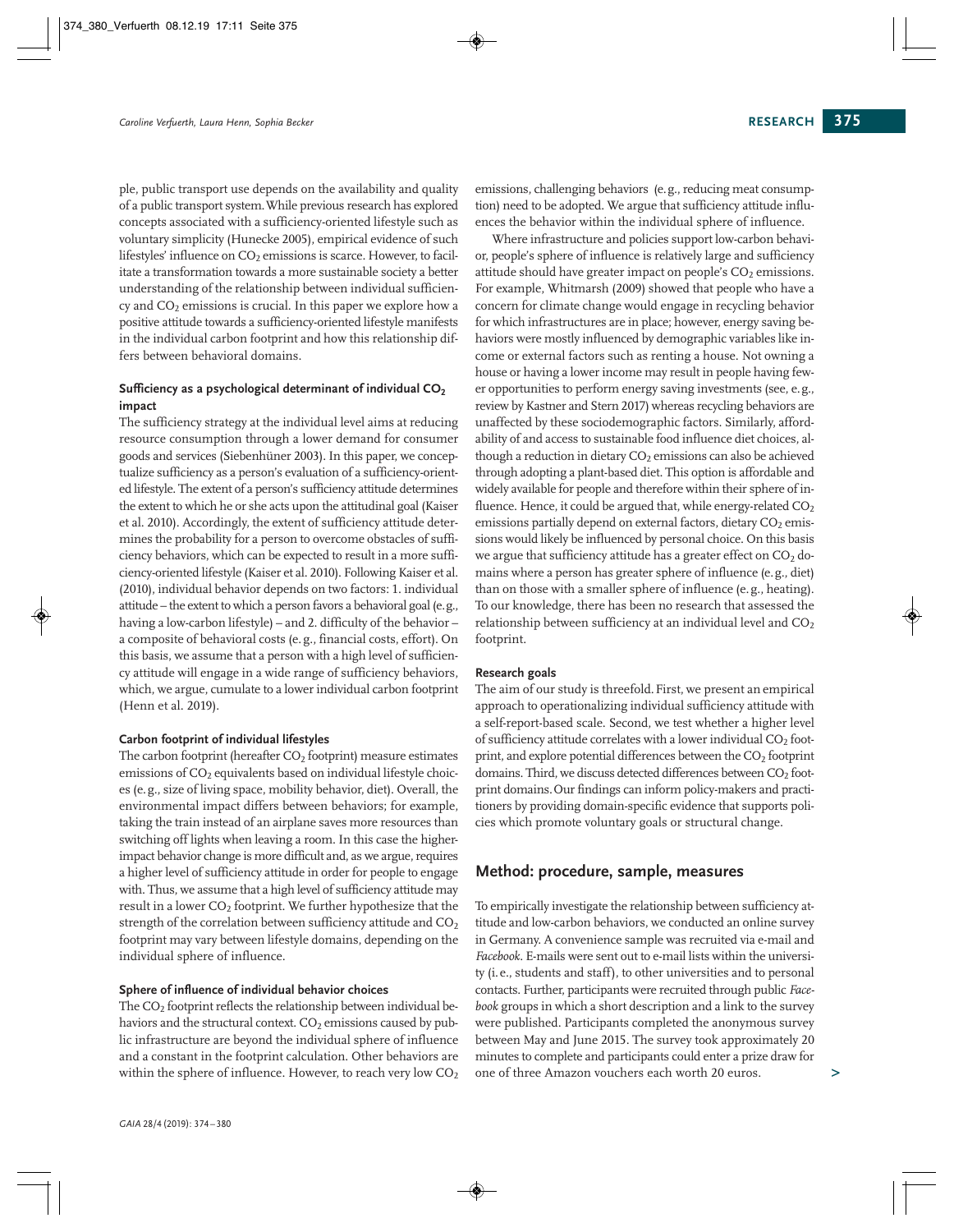(1) Through my lifestyle I want to use as little resources as possible (e.g., water, energy, wood).  $(M = 4.50; SD = 1.29)$ (2) I find it desirable to possess few things only.  $(M = 3.54; SD = 1.60)$ (3) I find it appealing to grow and produce as much food by myself as possible. ( $M = 4.03$ ;  $SD = 1.61$ ) (4) My comfort is more important than a frugal way of life.  $(M = 4.04; SD = 1.16;$  reversed coding) (5) All the new things that are sold all the time are a big waste of resources to me. ( $M = 4.61$ ; SD = 1.36) (6) I think it is unnecessary to have this affluence of different

products in our supermarkets. ( $M = 4.26$ ; SD = 1.52)



#### **FIGURE 1:**

Relative response frequencies to the items of the sufficiency attitude scale. Item 4 was reverse-coded for the analysis. *M*= mean, *SD*= standard deviation.

The survey was completed by a total of 310 participants (*N*= 310; 69.5 percent female). Age ranged from 17 to 65 years (mean *M* = 27.0) with a relatively high education level (88.5 percent held A-levels and/or university degrees). The income was relatively low with the most frequent bracket of 500 euros to 1000 euros per month (37.5 percent) and below 500 euros or no income as the second most frequent group (27 percent). A further 15.2 percent had 1000 to 1500 euros, 7.3 percent 1500 to 2000 euros and 9 percent had more than 2000 euros (3.9 percent did not indicate their income). The majority of participants (86.1 percent) was renting an accommodation and 13.9 percent were homeowners. Most participants stated to live in apartment buildings (81.2 percent), while 7.5 percent of participants lived in a townhouse and 11.1 percent in a detached house. 43.2 percent of households reported to own at least one car (31.0 percent one, 12.2 percent two or more).

Attitude towards a sufficiency-oriented lifestyle was measured with a 6-item scale based on a master thesis (Henn 2013). The data presented in this paper is based on a master thesis by Verfuerth (2015). The six items of the sufficiency attitude scale cover a vari ety of statements about waste of resources, a frugal lifestyle and oversupply of consumer goods (figure 1). Participants were asked to state to what extent they agreed with the presented statements on a 6-point Likert scale (1 = strongly disagree, 6 = strongly agree). The scale showed a good reliability with standardized Cronbach's  $\alpha$  (alpha) is 0.83 ( $M = 4.18$ , standard deviation *SD* = 1.08) and sufficient variance (figure 1).

To test the incremental validity of sufficiency attitude in rela tion to conventional measures of pro-environmental orientation, we also assessed the New Ecological Paradigm (NEP) scale (Dunlap et al. 2000). The 8-items scale asked participants about their agreement  $(1 =$  strongly disagree to  $7 =$  strongly agree) to statements on nature and humans' rights to deploy natural resources. The scale showed an acceptable reliability with alpha is 0.654  $(M = 4.89, SD = 0.67, N = 337).$ 

The  $CO<sub>2</sub>$  footprint was assessed using the questions of the *KlimAktiv* CO<sub>2</sub> footprint calculator.<sup>1</sup> The *KlimAktiv* CO<sub>2</sub> footprint calculator was co-developed by the German Environmental Agency (Öko-Institut 2015) and, at the time of the survey, among the most commonly used measures for individual  $CO<sub>2</sub>$  footprints in

Germany and considered particularly user-friendly. Hence, the Klim-*Aktiv* CO2 footprint calculator was considered suitable for our purpose. Responses were entered manually to the *KlimAktiv* calcula tor to calculate each individual  $CO<sub>2</sub>$  footprint.

## **Results**

Next, we present the descriptive results for the sufficiency attitude scale and the CO<sub>2</sub> footprint, followed by an assessment of the relationship between both measures by using regression analysis while controlling for the NEP (Dunlap et al. 2000). This approach allowed us to test whether sufficiency attitude explains incremental variance of the  $CO<sub>2</sub>$  footprint better than a conventional measure of pro-environmental orientation (i. e., NEP).

#### **Descriptive results for sufficiency and CO2 footprint**

Overall, most participants agreed to a certain extent with the sufficiency statements (figure 1). However, item 2 "I find it desirable to possess few things only" received the highest aggregated disagreement (combined responses "strongly disagree" and "disagree") of respondents (48 percent) compared with the other items, while item 5 "All the new things that are sold all the time are a big waste of resources to me" received the highest agreement by respondents (34 percent).

The average  $CO<sub>2</sub>$  footprints of our sample for the areas air travel, mobility, and household energy consumption differ slightly from the German average (figure 2; for comparability reasons, the *KlimAktiv* reference data is from 2015, same year as the survey). These differences are probably due to the overrepresentation of students in our sample; however, we can only speculate which sociodemographic factors (e.g., age, education, income) account for the differences. Importantly, given that the variance within each variable is sufficient, the validity of our results is not threatened by this sample bias as long as we focus on the relationship between

<sup>1</sup> *KlimAktiv* CO2-Rechner: *www.klimaktiv.de* (accessed September 5, 2015). All values based on data from 2015.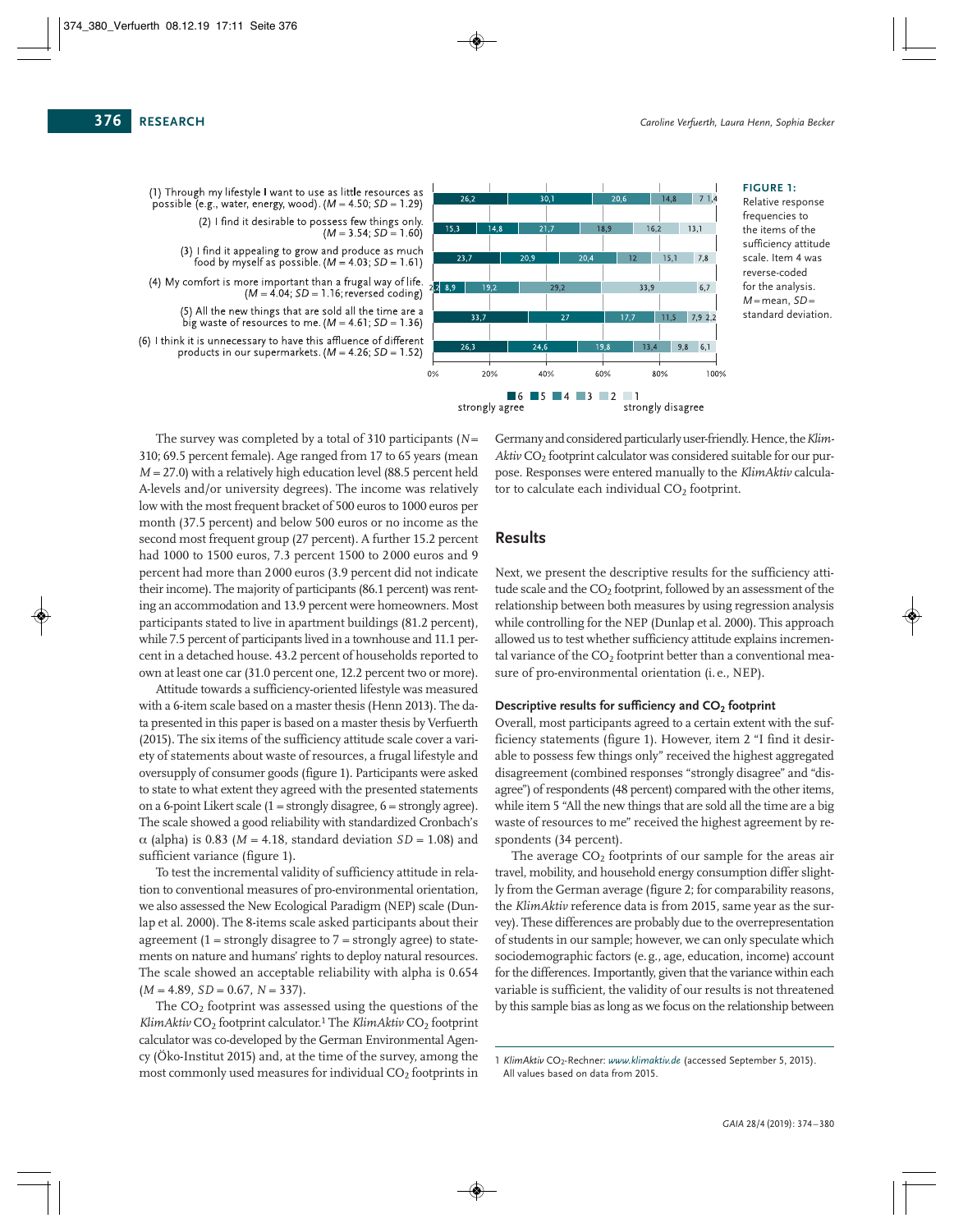variables and refrain from generalizing our findings to the German population. Note that data for heating and electricity were only available as a combined measure in the *KlimAktiv* CO<sub>2</sub> footprint calculator; therefore, we aggregated our sample's footprints for heating  $(M = 1.93, SD = 1.79)$  and electricity  $(M = 0.33, SD =$ 0.34). In both our sample and the German average, household energy consumption makes up the largest share of the individual footprint. In our sample this area is followed by air travel, everyday mobility and diet, whereas, in the German average, air travel contributes the least.

Considerable differences between the  $CO<sub>2</sub>$  footprint domains and between participants can be observed (figure 2), indicated by large standard deviations in the domains air travel (*SD* = 2.94), everyday mobility (*SD* = 2.71), and household energy (*SD* = 1.88), as well as a small standard deviation in food (*SD* = 0.39).

#### **Influence of sufficiency attitude on CO2 footprint**

To test our hypothesis that high levels of sufficiency attitude are reflected in lower individual  $CO<sub>2</sub>$  footprints, we first conducted correlation analyses for each of the  $CO<sub>2</sub>$  footprint domains (i.e., heating, electricity, everyday mobility, air travel, food) and the overall CO<sub>2</sub> footprint. We then conducted a regression analysis that included the NEP and sufficiency attitude as predictors of the  $CO<sub>2</sub>$ footprint. This allowed us to compare the predictive power of sufficiency attitude for each  $CO<sub>2</sub>$  footprint domain.

The correlation  $(r)$  between sufficiency attitude and  $CO<sub>2</sub>$  footprint describes the strength of the relationship between the attitude and the footprint (table 1, p. 378). A higher correlation value indicates a stronger relationship while a negative correlation value indicates a negative relationship (i.e., higher attitude means lower CO<sub>2</sub> footprint). Squared  $r(R^2)$  is the explained variance: if  $R^2$  is  $X/100$  the sufficiency attitude explains X percent of the  $CO<sub>2</sub>$  footprint's variation. As shown in table 1, the food-related  $CO<sub>2</sub>$  footprint had the strongest correlation: almost 30 percent of the food CO<sub>2</sub> footprint's variance is explained by sufficiency attitude. For the domains everyday mobility and electricity, sufficiency attitude accounted for about seven percent of the variance in  $CO<sub>2</sub>$  footprint, while air travel could not be explained with the individual sufficiency attitude, indicated by the nonsignificant correlation. For the heating CO<sub>2</sub> footprint, sufficiency attitude only explained 1.7 percent of the variance. Overall, 8.8 percent of the combined  $CO<sub>2</sub>$  footprint's variance was explained by individual sufficiency attitude, which supports our hypothesis that higher levels of sufficiency attitudes are related to lower individual CO<sub>2</sub> footprints.

#### **Controlling influence of income and New Ecological Paradigm**

To validate our measure of sufficiency, determine its incremental variance, and control for sociodemographic factors, we used multiple regression analysis to calculate the influence of the variable "income" and of NEP on the  $CO<sub>2</sub>$  footprint (table 2, p. 379). We first evaluated the model fit (a *p*-value < .05 indicates a high probability for a true result; Field 2013), which indicates that the used predictors significantly explain the variance of the footprint measure.



**FIGURE 2:** Average CO<sub>2</sub> footprint in tons per year (t/year) for the study sample (dark green) compared to the German average (light green; data retrieved from *Klimaktiv* CO<sub>2</sub> footprint calculator in 2015<sup>1</sup>).

Second, we assessed the beta values to better understand which predictors explain the footprint variance better. Betas (β) indicate the weights of each predictor variable (income, NEP, sufficiency attitude) in explaining the  $CO<sub>2</sub>$  footprint, with positive betas indicating a positive relationship and negative ones indicating a negative relationship between the predictor variable and the  $CO<sub>2</sub>$  footprint. A significant beta value (i.e., with a *p*-value < .05) means that the variable explains a unique variance in the  $CO<sub>2</sub>$  footprint. Our results show positive beta values for income which means that a higher income is related to a higher  $CO<sub>2</sub>$  footprint, while the betas for sufficiency attitude are negative indicating that high sufficiency attitude are related to a lower  $CO<sub>2</sub>$  footprint. The NEP measure showed no significant betas for the domains which means that the NEP does not contribute to explaining the domain-specific CO2 footprint when income and sufficiency attitude are included. For the total  $CO<sub>2</sub>$  footprint, all three predictors' betas become significant and thus they all contribute to the variance explanation.

Sufficiency attitude has the largest betas – and is therefore the strongest predictor<sup>2</sup> – for the domains electricity, food, everyday mobility, and the overall  $CO<sub>2</sub>$  footprint. The domains heating and air travel are significantly influenced by income, while sufficiency attitude and the NEP are not significant predictors.

When including the predictors income and NEP, the explained variance of the  $CO<sub>2</sub>$  footprint increased. More specifically, the explained variance of the domains air travel and everyday mobility increased from 0.8 percent to 3.5 percent and 7.5 percent to 8.3 percent respectively, with income being a significant predictor (table 2, p. 379). Income became the sole significant predictor of the heating-related footprint while sufficiency attitude was no longer significant. For the domains food and electricity use sufficiency remained the only significant predictor. Sufficiency attitude and income can be identified as the strongest predictors for the

**>**

<sup>2</sup> Beta values are standardized coefficients and are directly comparable (Field 2013).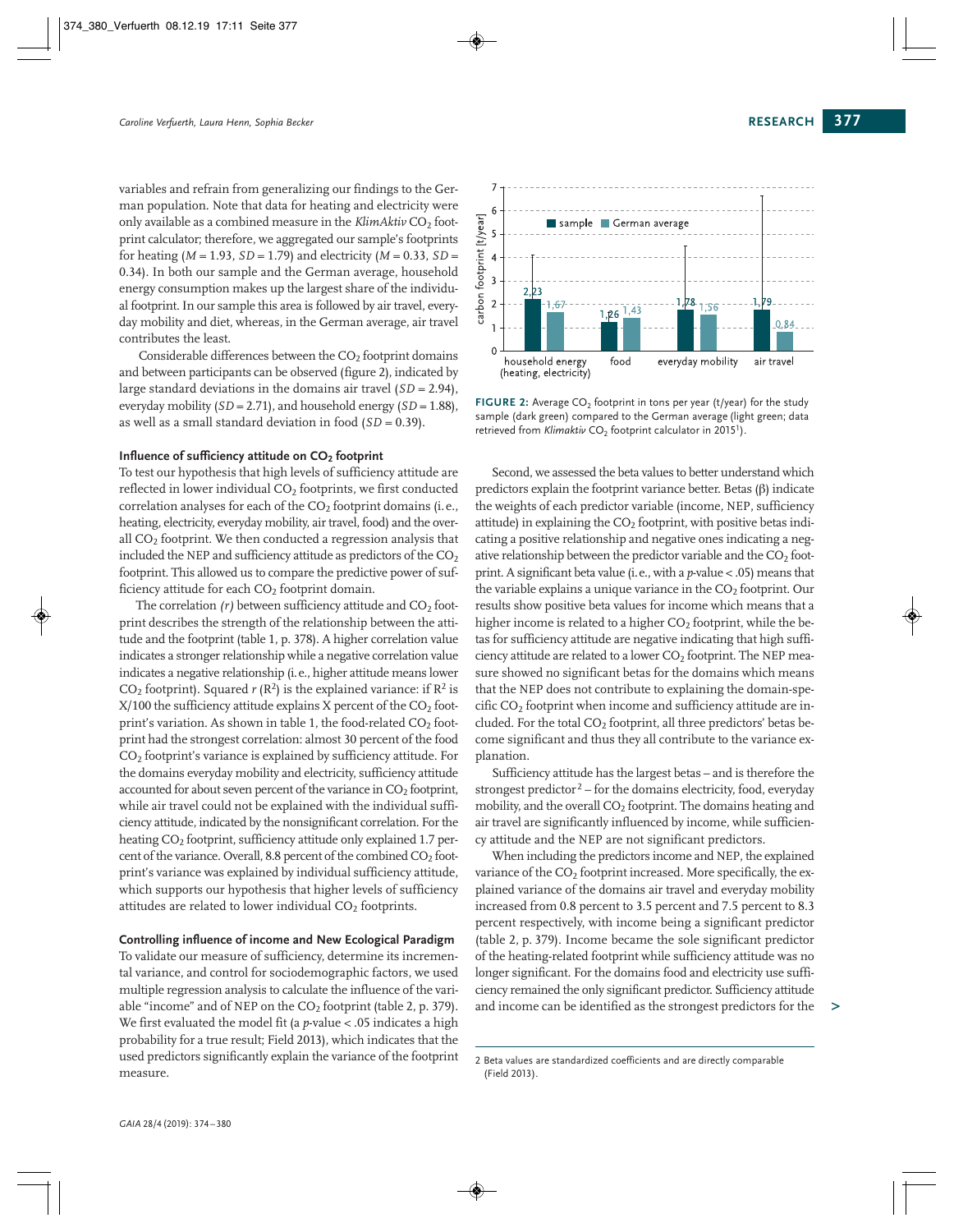| <b>FOOTPRINT DOMAIN</b> | M(t CO <sub>2</sub> e) | <b>SD</b> | VARIANCE EXPLAINED BY SUFFICIENCY ATTITUDE [%] |          |
|-------------------------|------------------------|-----------|------------------------------------------------|----------|
| heating                 | 1.90                   | 1.79      | 1.7                                            | $-.131a$ |
| electricity             | 0.33                   | 0.34      | 7.2                                            | $-.268b$ |
| food                    | 1.26                   | 0.39      | 29.8                                           | $-.545b$ |
| everyday mobility       | 1.78                   | 2.71      | 7.5                                            | $-.276b$ |
| air travel              | 1.79                   | 2.94      | 0.8                                            | $-.087$  |
| public emissions        | 0.73                   | 0.00      | $\mathbf{0}$                                   |          |
| combined                | 9.79                   | 8.09      | 8.8                                            | $-.296b$ |

**TABLE 1:** Average CO<sub>2</sub> footprint for behavioral domains and variance explained by sufficiency attitude. *M* (t CO<sub>2</sub> e) is the mean CO<sub>2</sub> footprint in tons CO<sub>2</sub> equivalents. *SD* = standard deviation.*Variance explained by sufficiency attitude* is calculated as *r* <sup>2</sup> \* 100. *r* = correlation. Public emissions are based on *Klim - Aktiv* reference data from 20151 and are a constant, therefore, no correlation is reported. a significance level *p* < .05; b significance level *p* < .001.

overall  $CO<sub>2</sub>$  footprint, while the NEP scale still accounts for a significant part of the variance. Overall, 13.4 percent of the  $CO<sub>2</sub>$  footprint's variance can be explained by the variables income, sufficiency attitude, and NEP (table 2) in comparison to 8.8 percent with sufficiency attitude alone (table 1).

# **Discussion**

Overall, the results indicate that higher levels of sufficiency atti tude are associated with a lower-carbon lifestyle; however, the influence of sufficiency attitude varies between domains. Notably, sufficiency attitude had explanatory power that outperformed a conventional measure of pro-environmental orientation (NEP; Dunlap et al. 2000). Income was identified as another important predictor that significantly contributed to explaining the  $CO<sub>2</sub>$  footprint in domains where sufficiency attitude was less dominant.

groups occupy higher living space which may explain their higher heating CO<sub>2</sub> footprints. This constitutes an opportunity for sustainability policies to focus on changing these structural factors (e. g., via financial incentives or regulation) instead of targeting merely motivation or capability of people (Michie et al. 2011, Ver fuerth et al. 2019).

Conversely, our results indicate that a policy approach that fosters individuals' sufficiency-orientation could be fruitful in reduc ing dietary  $CO<sub>2</sub>$  emissions. Here it seems that individuals have a greater sphere of influence and motivational factors such as sufficiency attitude translate into significantly lower  $CO<sub>2</sub>$  footprints. As such, by applying sufficiency principles to meat consumption a person can significantly reduce his or her dietary  $CO<sub>2</sub>$  footprint (Scarborough et al. 2014). Policies that use the "choice architecture" approach, such as nudging, offer easy and effective ways to support low-carbon diets. For example, changing the default in canteens by placing plant-based foods more prominently could

# *Applying sufficiency principles to the individual lifestyle can significantly reduce a person's carbon emissions – especially in the food domain where sufficiency attitude explained almost one third of the food CO2 footprint.*

## **Food and heating**

The results show that sufficiency attitude has the strongest explanatory power in the food domain explaining almost one third of the food CO<sub>2</sub> footprint while the explanatory power of sufficiency attitude for the heating domain is rather weak. These results correspond with our argument that structural constraints can reduce people's sphere of influence and, therefore, reduce the influence of sufficiency attitude on  $CO<sub>2</sub>$  emissions such as those caused by heating. Moreover, while income significantly influences the heating CO2 footprint, the influence of income on food-related emissions is negligible. To expand on this, we argue that, for instance, tenants who have limited power over the conditions of their house or apartment (e.g., building insulation) experience structural constraints. However, is has to be added that in average higher income

effectively reduce people's dietary CO<sub>2</sub> emissions (Thaler and Sunstein 2009), and tailored campaigns that focus on people's motivation (Michie et al. 2011) could promote sufficiency-oriented food choices.

## **Everyday mobility and electricity**

In the domains everyday mobility and electricity our results show only moderate influence of sufficiency attitude on the individual  $CO<sub>2</sub>$  footprint. Sufficiency attitude explained 7.5 percent of the individual mobility footprint and 7.2 percent of the electricity footprint. Everyday mobility behaviors and  $CO<sub>2</sub>$  emissions are subject to both internal factors including individuals' motivation and capabilities (e.g., sufficiency attitude), and external factors (e.g., infrastructure, carsharing options). These external factors lie out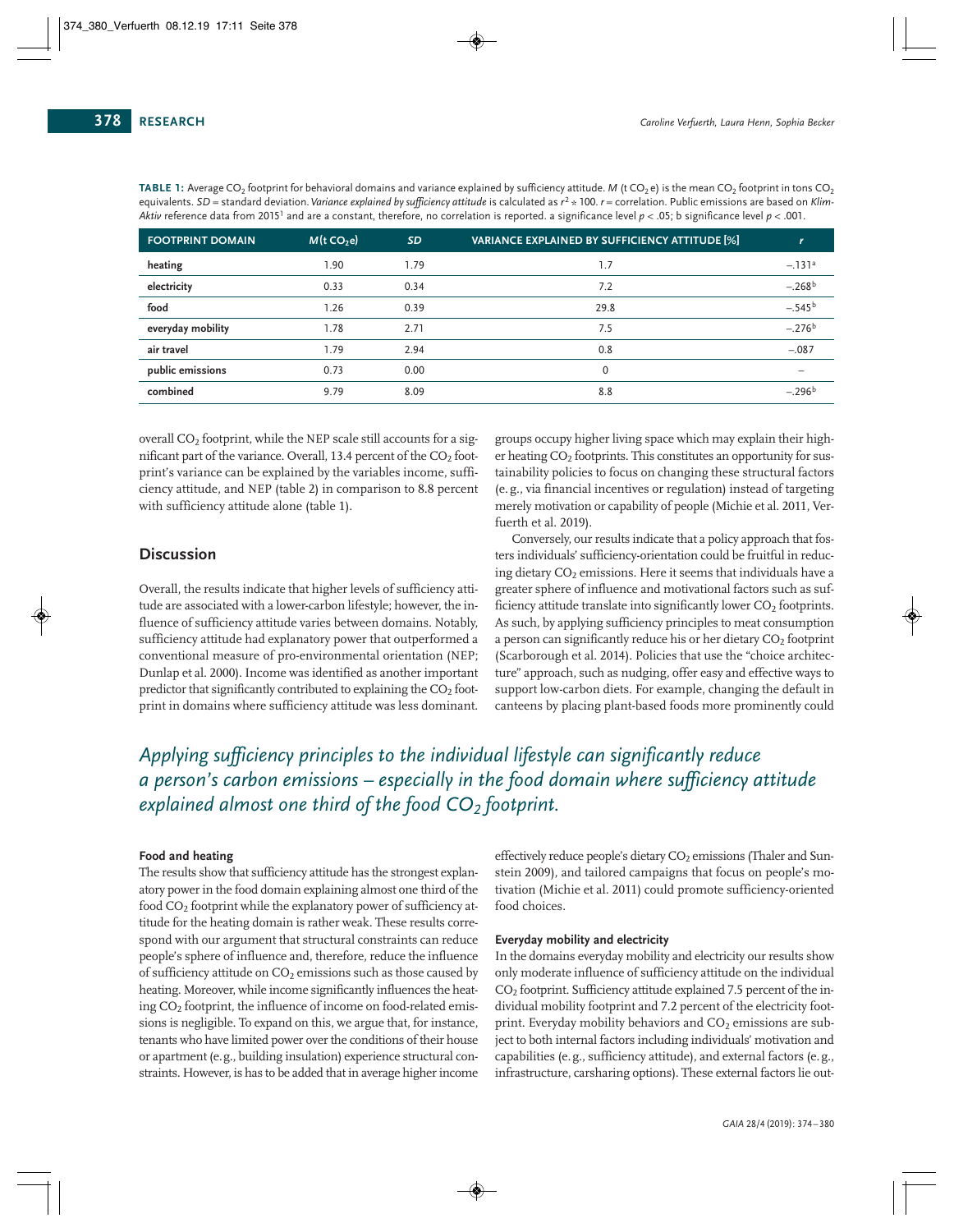TABLE 2: Regression models including income, New Ecological Paradigm (NEP, Dunlap et al. 2000), and sufficiency attitude as predictors for the CO<sub>2</sub> footprint. Variance explained is calculated from the conventional regression model fit index  $R^2$  by multiplying it by 100; it represents the percentage of variance of the footprint explained by all predictors (i.e., income, NEP, and sufficiency attitude). Regression weights that reach statistical significance are bold. *F*-values indicate the variability between group means, *p*-values indicate the significance of the results (significance level: *p* ≤ .05). a Total footprint comprises heating, electricity, food, everyday mobility, air travel, and a constant of emissions for public infrastructure (in Germany: 0.73 tons per person year).

| <b>PREDICTORS</b>      | <b>HEATING</b>                  |      | <b>ELECTRICITY</b>              |         | <b>FOOD</b>                      |         | CO <sub>2</sub> FOOTPRINT<br><b>EVERYDAY MOBILITY</b> |                                  | <b>AIR TRAVEL</b> |                                 | <b>TOTAL<sup>a</sup></b> |                                   |  |
|------------------------|---------------------------------|------|---------------------------------|---------|----------------------------------|---------|-------------------------------------------------------|----------------------------------|-------------------|---------------------------------|--------------------------|-----------------------------------|--|
|                        | β                               | p    | $\beta$                         | p       | $\beta$                          | p       | β                                                     | p                                | β                 | p                               | β                        | p                                 |  |
| income                 | .20                             | .001 | .07                             | .18     | .09                              | .08     | ٦٦.                                                   | .04                              | 18.               | .002                            | .21                      | < .001                            |  |
| <b>NEP</b>             | $-.10$                          | .09  | $-.09$                          | .10     | $-.06$                           | .25     | $-.07$                                                | .25                              | $-.09$            | .14                             | $-.11$                   | .05                               |  |
| sufficiency attitude   | $-.09$                          | .13  | $-.24$                          | $-.001$ | $-.52$                           | $-.001$ | $-.25$                                                | $-.001$                          | $-.05$            | .41                             | $-.25$                   | $-.001$                           |  |
| variance explained [%] | 5.4                             |      | 7.6                             |         | 30.1                             |         |                                                       | 8.3                              |                   | 3.5                             |                          | 13.4                              |  |
| model fit              | $F(3, 304) = 6.74,$<br>p < .001 |      | $F(3, 304) = 9.32,$<br>p < .001 |         | $F(3, 304) = 44.57,$<br>p < .001 |         |                                                       | $F(3, 304) = 10.12,$<br>p < .001 |                   | $F(3, 304) = 4.72,$<br>p < .003 |                          | $F(3, 304) = 16.67$ ,<br>p < .001 |  |

side the individual sphere of influence and are instead subject to policy-making. Nonetheless, capability constraints can include the lack of knowledge of how to successfully integrate alternative modes of transport into daily life. These challenges can be addressed through knowledge policies (Santos et al. 2010).

#### **Air travel**

Our results show that sufficiency attitude is not related to the individual  $CO<sub>2</sub>$  footprint of air travel. This is in line with previous studies showing that personal pro-environmental norms and attitudes cannot predict long-distance travel behavior (Barr and Prillwitz 2012). However, people could reduce their air travel intensi ty in three ways: they can 1. decide not to travel, 2. choose a (holiday) destination closer to their home that does not require air travel, or 3. choose more eco-friendly means of transport (e.g., train, boat) (Davison et al. 2014). Waiving air travel altogether requires a strong dedication to sufficiency and often conflicts with other life goals (e.g., gaining experience from travelling). Further constraints for alternatives to air travel may include perceived unfeasibility of a multiday journey or a limited availability of overnight trains. The decision to use an airplane is generally under individual control, but individuals' choices to travel by plane are catal yzed by factors including time and costs benefits compared with other travel modes and social narratives where (long-distance) travelling is a pleasant activity itself (Sheller and Urry 2006). Strategies to reduce aviation emissions could include demand reduction through consumers opting for trains instead of planes and a change in policy which could include a ban of airport extensions or higher kerosene taxation (Creutzig 2016).

# **Limitations and future research**

While the empirical results of this study contribute to a better understanding of the influence of sufficiency attitude on individual  $CO<sub>2</sub>$  emissions, a number of limitations should be acknowledged:

First, the sample is biased towards higher average education and environmental concern due to an overrepresentation of students and environmentally interested people (i.e., self-selection bias in survey). The results are therefore not representative of the German population and thus not generalizable. Nonetheless, our findings shed light on the meaning of individual sufficiency atti tude for low-carbon lifestyles. Future research should further explore the potential of sufficiency attitude for fostering low-carbon lifestyles and further validate the sufficiency attitude scale.

Second, the results from our study are correlational and allow no causal assumptions. Longitudinal studies or experiments are needed to better understand the direction of influence between sufficiency attitude and low-carbon lifestyles.

Third, with variance explanations below ten percent in all but one domain and with two domains (i. e., air travel and heating) being negligibly influenced by sufficiency attitude, we are far from arguing that our measure for sufficiency attitude will be the one crucial factor for a sustainable society. Nonetheless, the findings present a novel approach to link sufficiency attitude with the CO<sub>2</sub> footprint.

Future research should further investigate factors that affect people's sphere of influence such as a shift in social norms (e.g., flight shaming). Moreover, future research should account for individual rebound effects of emissions-reducing interventions, particularly with regards to differences between the  $CO<sub>2</sub>$  footprint domains and socioeconomic factors (e.g., income, homeowners vs. tenants). Buhl et al. (2017) suggest that behavioral triggers to rebound effects should be considered, which may include sufficiency attitude. Hence, future research could assess whether sufficiency attitude has the potential to reduce rebound effects.

# **Conclusion and implications**

Our study demonstrated a relationship between individual sufficiency and behavioral consequences (i.e.,  $CO<sub>2</sub>$  emissions) in different lifestyle domains. Furthermore, we showed that sufficien- **>**